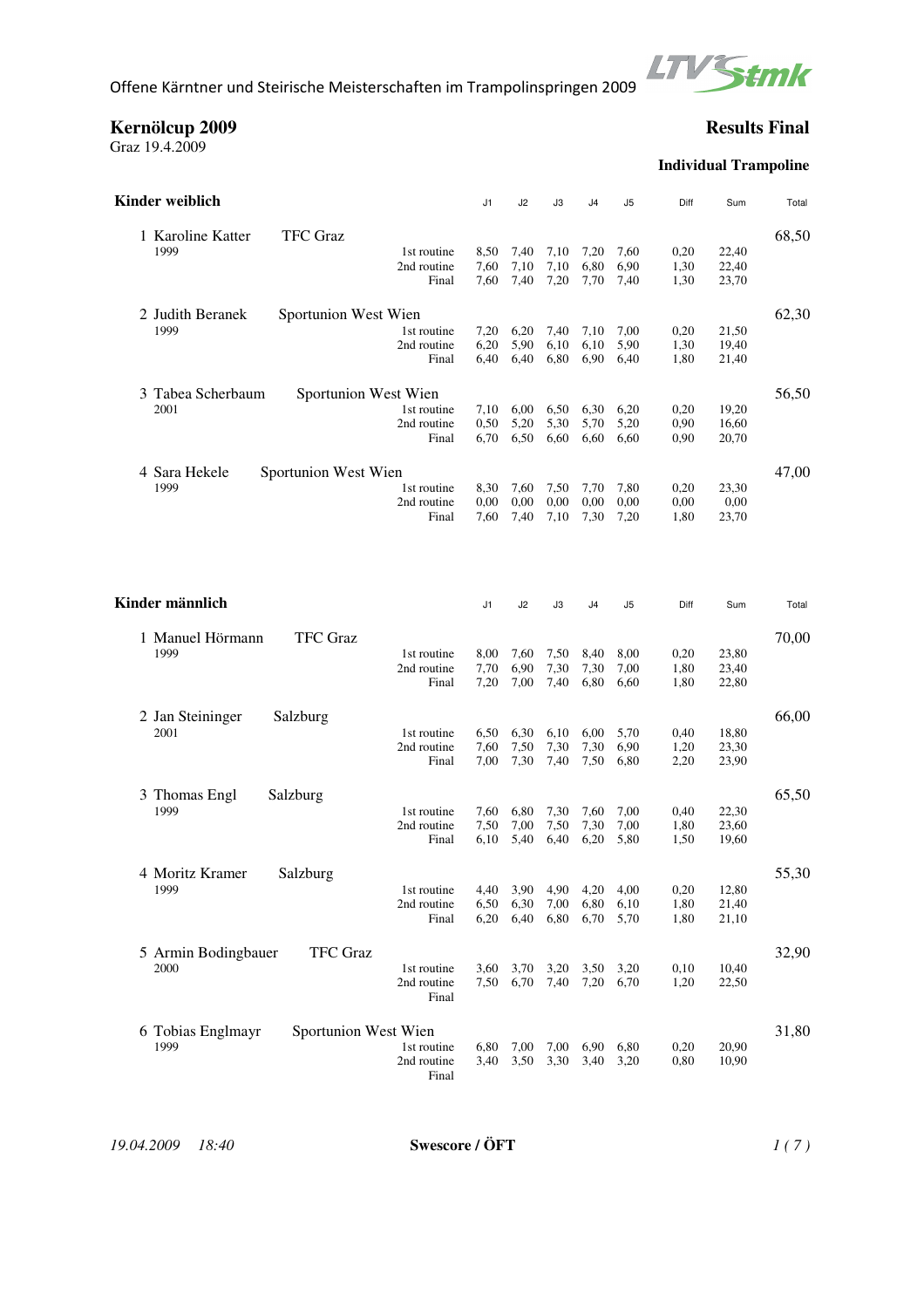

**Kernölcup 2009 Results Final**

Graz 19.4.2009

# **Individual Trampoline**

| Schülerinnen                                     |                                     | J1           | J2                          | J3           | J4           | J <sub>5</sub> | Diff         | Sum            | Total |  |  |  |
|--------------------------------------------------|-------------------------------------|--------------|-----------------------------|--------------|--------------|----------------|--------------|----------------|-------|--|--|--|
| 1 Anja Wallentin                                 | 1st routine                         | 7,30         | 7,70                        | 7,60         | 7,40         | 7,60           | 1,20         | 23,80          | 79,00 |  |  |  |
| TV Steyr                                         | 2nd routine                         | 7,50         | 7,90                        | 7,60         | 7,70         | 7,50           | 4,90         | 27,70          |       |  |  |  |
| 1995                                             | Final                               | 7,30         | 7,20                        | 7,60         | 7,80         | 7,70           | 4,90         | 27,50          |       |  |  |  |
| <b>TFC</b> Graz                                  | 1st routine                         | 7,30         | 7,70                        | 7,50         | 7,90         | 7,50           | 0,40         | 23,10          | 73,10 |  |  |  |
| 2 Laura Wessely                                  | 2nd routine                         | 7,20         | 7,20                        | 7,80         | 7,90         | 7,20           | 3,20         | 25,40          |       |  |  |  |
| 1996                                             | Final                               | 6,80         | 6,70                        | 7,80         | 7,80         | 6,80           | 3,20         | 24,60          |       |  |  |  |
| Villacher TV                                     | 1st routine                         | 7,50         | 7,50                        | 6,90         | 7,70         | 7,40           | 0,40         | 22,80          | 72,20 |  |  |  |
| 3 Nadine Feichter                                | 2nd routine                         | 6,90         | 6,70                        | 7,00         | 7,20         | 6,90           | 4,10         | 24,90          |       |  |  |  |
| 1996                                             | Final                               | 6,40         | 6,60                        | 7,20         | 6,80         | 7,00           | 4,10         | 24,50          |       |  |  |  |
| 4 Anna-Lena Lienbacher                           | 1st routine                         | 8,30         | 7,30                        | 7,50         | 7,00         | 7,40           | 0,40         | 22,60          | 69,60 |  |  |  |
| Villacher TV                                     | 2nd routine                         | 6,30         | 6,50                        | 7,30         | 6,70         | 6,80           | 3,50         | 23,50          |       |  |  |  |
| 1997                                             | Final                               | 6,80         | 6,70                        | 7,30         | 6,50         | 6,50           | 3,50         | 23,50          |       |  |  |  |
| Villacher TV                                     | 1st routine                         | 6,90         | 7,00                        | 7,00         | 7,00         | 6,90           | 0,40         | 21,30          | 68,50 |  |  |  |
| 5 Magdalena Weger                                | 2nd routine                         | 7,10         | 6,60                        | 7,30         | 6,90         | 6,70           | 3,00         | 23,70          |       |  |  |  |
| 1995                                             | Final                               | 6,80         | 6,80                        | 7,40         | 6,90         | 6,80           | 3,00         | 23,50          |       |  |  |  |
| 6 Anna Wulz                                      | 1st routine                         | 7,80         | 7,10                        | 7,50         | 7,50         | 7,40           | 0,40         | 22,80          | 68,10 |  |  |  |
| Villacher TV                                     | 2nd routine                         | 6,70         | 6,70                        | 6,70         | 6,80         | 7,00           | 2,20         | 22,40          |       |  |  |  |
| 1998                                             | Final                               | 7,00         | 6,80                        | 7,00         | 6,90         | 6,80           | 2,20         | 22,90          |       |  |  |  |
| 7 Lena Weichselbaumer                            | 1st routine                         | 7,70         | 7,50                        | 7,30         | 7,30         | 6,90           | 0,40         | 22,50          | 67,30 |  |  |  |
| <b>TV Steyr</b>                                  | 2nd routine                         | 6,30         | 6,30                        | 7,00         | 6,80         | 6,10           | 3,20         | 22,60          |       |  |  |  |
| 1998                                             | Final                               | 6,20         | 6,40                        | 7,00         | 6,40         | 6,20           | 3,20         | 22,20          |       |  |  |  |
| 8 Lilian Haidvogel                               | 1st routine                         | 7,50         | 7,10                        | 7,30         | 7,40         | 7,00           | 0,20         | 22,00          | 66,80 |  |  |  |
| <b>TFC</b> Graz                                  | 2nd routine                         | 7,70         | 7,30                        | 7,00         | 7,40         | 7,00           | 1,20         | 22,90          |       |  |  |  |
| 1998                                             | Final                               | 7,00         | 6,90                        | 7,10         | 6,80         | 6,20           | 1,20         | 21,90          |       |  |  |  |
| Villacher TV<br>9 Flora Rajakowitsch<br>1998     | 1st routine<br>2nd routine<br>Final | 7,20         | 6.90<br>6,30 6,00 6,60 6,60 | 7,00         | 7,30         | 7,10<br>6,30   | 0,40<br>3,00 | 21,70<br>22,20 | 43,90 |  |  |  |
| Sportunion West Wien<br>10 Marina Snizek<br>1998 | 1st routine<br>2nd routine<br>Final | 6,70<br>7,60 | 6,60<br>6,90                | 6,70<br>6,80 | 6,60<br>7,40 | 6,50<br>6,70   | 0,40<br>1,80 | 20,30<br>22,90 | 43,20 |  |  |  |
| Villacher TV<br>11 Tini Munz<br>1998             | 1st routine<br>2nd routine<br>Final | 7,10<br>7,00 | 6,50<br>6,60                | 7,30<br>6,90 | 6,90<br>7,00 | 6,90<br>6,80   | 0,10<br>1,30 | 21,00<br>22,00 | 43,00 |  |  |  |
| <b>TFC Graz</b><br>12 Lisa Schiffbänker<br>1995  | 1st routine<br>2nd routine<br>Final | 8,30<br>5,70 | 7,30<br>5,50                | 7,40<br>6,00 | 7,10<br>5,90 | 7,50<br>5,30   | 0,40<br>2,60 | 22,60<br>19,70 | 42,30 |  |  |  |
| 19.04.2009<br>18:40                              | Swescore / ÖFT                      |              |                             |              |              |                |              |                |       |  |  |  |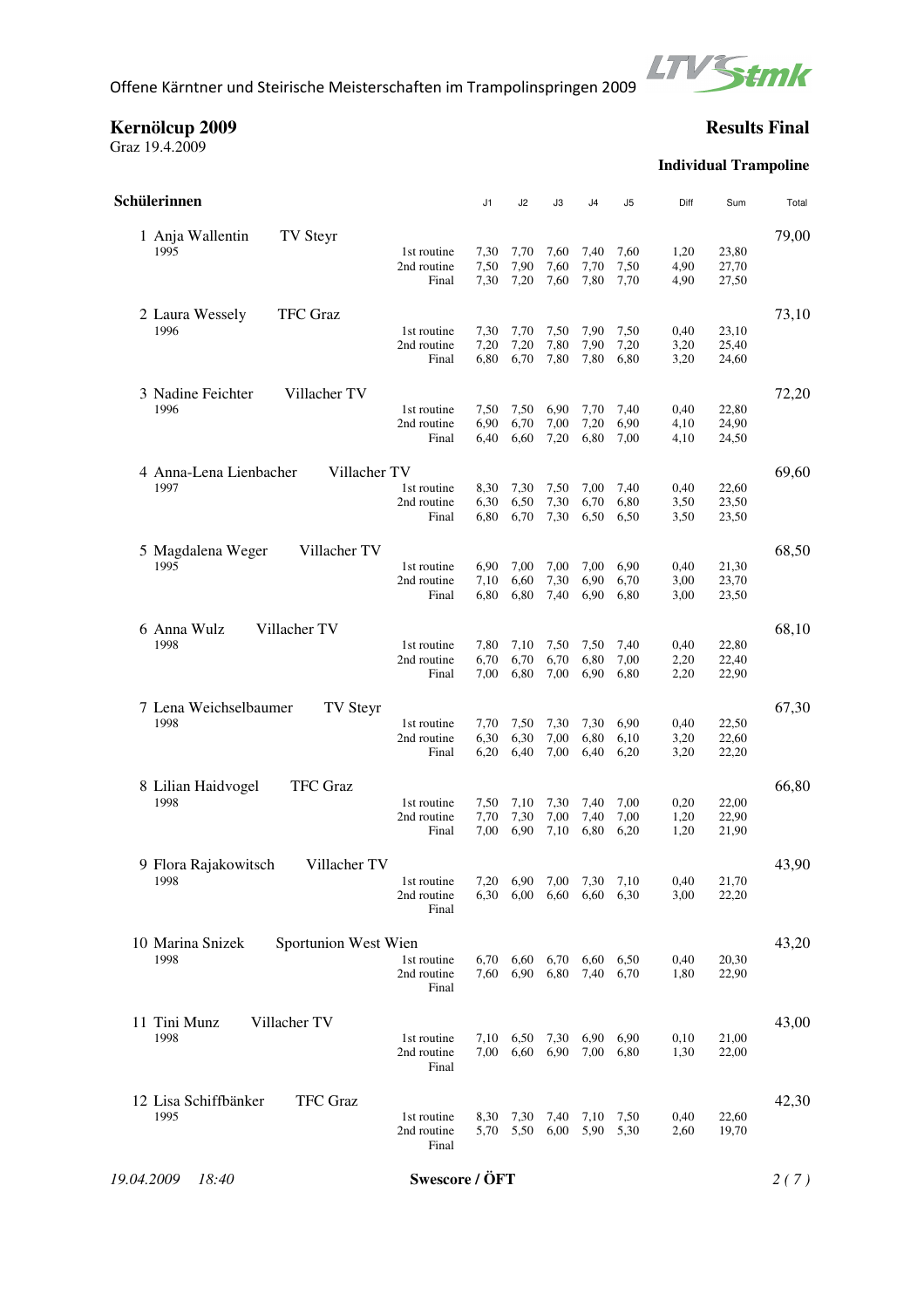

**Kernölcup 2009 Results Final**

Graz 19.4.2009

**Individual Trampoline**

| Schülerinnen                            |                      | J1   | J2   | JЗ   | J4   | J5   | Diff | Sum   | Total |
|-----------------------------------------|----------------------|------|------|------|------|------|------|-------|-------|
| <b>TFC Graz</b><br>13 Viktoria Strasser |                      |      |      |      |      |      |      |       | 41,50 |
| 1996                                    | 1st routine          | 7.90 | 7,30 | 7,10 | 7,10 | 6.80 | 0.20 | 21,70 |       |
|                                         | 2nd routine          | 6.70 | 6,40 | 6,00 | 6,40 | 5,70 | 1,00 | 19,80 |       |
|                                         | Final                |      |      |      |      |      |      |       |       |
| Villacher TV<br>14 Selina Hofer         |                      |      |      |      |      |      |      |       | 29,50 |
| 1997                                    | 1st routine          | 2,80 | 2,30 | 3,10 | 2,30 | 2.30 | 0,10 | 7,50  |       |
|                                         | 2nd routine<br>Final | 7.10 | 6,80 | 6,80 | 7,50 | 6.60 | 1,30 | 22,00 |       |

| Schüler                                    | J1            | J2   | J3   | J4   | J <sub>5</sub> | Diff | Sum   | Total |
|--------------------------------------------|---------------|------|------|------|----------------|------|-------|-------|
| <b>WAT 20</b><br>1 Max Ertl                |               |      |      |      |                |      |       | 82,40 |
| 1996<br>1st routine                        | 8,50          | 8,40 | 8,80 | 8,40 | 8,60           | 0,40 | 25,90 |       |
| 2nd routine                                | 7,50          | 7,30 | 8,80 | 7,90 | 7,60           | 5,50 | 28,50 |       |
|                                            | 7,50<br>Final | 7,40 | 7,60 | 7.60 | 7,30           | 5,50 | 28,00 |       |
| <b>TFC</b> Graz<br>2 Alexander Katter      |               |      |      |      |                |      |       | 76,90 |
| 1997<br>1st routine                        | 8,40          | 8,00 | 8,30 | 8,10 | 8,10           | 0,40 | 24,90 |       |
| 2nd routine                                | 7,60          | 8,30 | 8,70 | 8,30 | 7,90           | 2,20 | 26,70 |       |
|                                            | Final<br>7,70 | 7,90 | 7,40 | 7,70 | 7,70           | 2,20 | 25,30 |       |
| <b>TFC</b> Graz<br>3 Florian Bodingbauer   |               |      |      |      |                |      |       | 76,50 |
| 1998<br>1st routine                        | 8,40          | 8,20 | 7,70 | 7,90 | 7,60           | 0,40 | 24,20 |       |
| 2nd routine                                | 7,50          | 7,70 | 8,40 | 8,40 | 7,60           | 2,50 | 26,20 |       |
|                                            | 7,70<br>Final | 8,20 | 7,30 | 8,20 | 7,70           | 2,50 | 26,10 |       |
| <b>TFC Graz</b><br>4 Thomas Jölli          |               |      |      |      |                |      |       | 70,90 |
| 1998<br>1st routine                        | 7,50          | 7,20 | 6,90 | 6,80 | 6,80           | 0,40 | 21,30 |       |
| 2nd routine                                | 7,50          | 7,80 | 6,70 | 8,00 | 7,40           | 2,20 | 24,90 |       |
|                                            | 7,30<br>Final | 7,80 | 7,40 | 7,80 | 7,00           | 2,20 | 24,70 |       |
| <b>TFC</b> Graz<br>5 Philip Greiner        |               |      |      |      |                |      |       | 41,10 |
| 1998<br>1st routine                        | 7.00          | 6,60 | 7,10 | 6,80 | 6.90           | 0,20 | 20,90 |       |
| 2nd routine                                | 6,30          | 6,50 | 6,60 | 6,30 | 6.70           | 0,80 | 20,20 |       |
|                                            | Final         |      |      |      |                |      |       |       |
| Sportunion West Wien<br>6 Tobias Neuberger |               |      |      |      |                |      |       | 38,70 |
| 1998<br>1st routine                        | 6.80          | 6,60 | 6,70 | 6,90 | 7,00           | 0,20 | 20,60 |       |
| 2nd routine                                | 5,90<br>Final | 5,50 | 5,70 | 5,60 | 5,40           | 1,30 | 18,10 |       |
| <b>TFC</b> Graz<br>7 Felix Eisendle        |               |      |      |      |                |      |       | 0,00  |
| 1998<br>1st routine                        |               |      |      |      |                |      |       |       |
| 2nd routine                                |               |      |      |      |                |      |       |       |
|                                            | Final         |      |      |      |                |      |       |       |
|                                            |               |      |      |      |                |      |       |       |

*19.04.2009 18:40* **Swescore / ÖFT** *3 ( 7 )*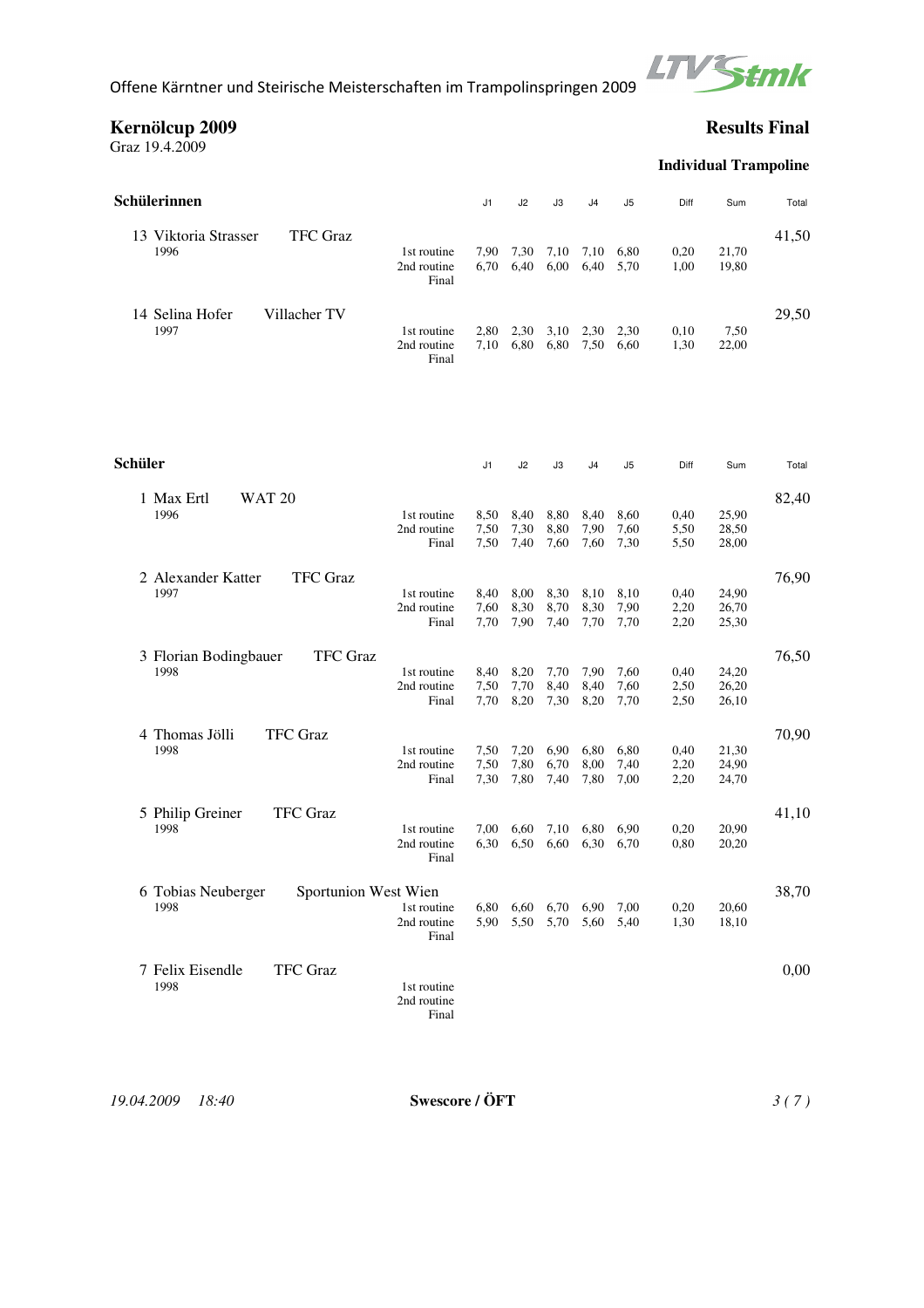

**Kernölcup 2009 Results Final**

Graz 19.4.2009

**Individual Trampoline**

| <b>Jugend weiblich</b>                                             | J1            | J2           | JЗ           | J4             | J5           | Diff         | Sum            | Total |
|--------------------------------------------------------------------|---------------|--------------|--------------|----------------|--------------|--------------|----------------|-------|
| 1 Theresa Pfenig<br>Salzburg<br>1993<br>1st routine<br>2nd routine | 7,80<br>7,30  | 7,90<br>7,60 | 8,40<br>8,60 | 7,60<br>7,60   | 8,00<br>7,60 | 0,80<br>3,70 | 24,50<br>26,50 | 77,10 |
|                                                                    | Final<br>7,70 | 7,40         | 7,90         | 7.50           | 7,70         | 3,20         | 26,10          |       |
| Villacher TV<br>2 Viktoria Bergner                                 |               |              |              |                |              |              |                | 71,10 |
| 1994<br>1st routine                                                | 8,10          | 7,70         | 7,80         | 7,80           | 7,60         | 0,40         | 23,70          |       |
| 2nd routine                                                        | 6,40          | 6,60         | 7,30         | 6,60           | 6,70         | 3,90         | 23,80          |       |
|                                                                    | 6,70<br>Final | 6,20         | 6,50         | 6,80           | 6,50         | 3,90         | 23,60          |       |
| 3 Larissa Prellezo<br>Villacher TV                                 |               |              |              |                |              |              |                | 56,50 |
| 1994<br>1st routine                                                | 6,40          | 6,00         | 6,60         | 6,10           | 5,80         | 0,40         | 18,90          |       |
| 2nd routine                                                        | 4,30          | 4,60         | 4,90         | 4,30           | 4,20         | 1,80         | 15,00          |       |
|                                                                    | Final<br>6.70 | 6,50         | 7,00         | 6,40           | 6,30         | 3,00         | 22,60          |       |
| Jugend männlich                                                    | J1            | J2           | J3           | J <sub>4</sub> | J5           | Diff         | Sum            | Total |
|                                                                    |               |              |              |                |              |              |                |       |
| 1 Jakob Wallentin<br>TV Steyr                                      |               |              |              |                |              |              |                | 93,90 |
| 1994<br>1st routine                                                | 8,30          | 8,50         | 9,10         | 8,80           | 8,70         | 1,40         | 27,40          |       |
| 2nd routine                                                        | 8,20          | 8,10         | 9,00         | 8,70           | 8,50         | 8,00         | 33,40          |       |
|                                                                    | Final<br>8,30 | 7,70         | 8,30         | 8,60           | 8,50         | 8,00         | 33,10          |       |
| 2 Martin Spatt<br>TV Steyr                                         |               |              |              |                |              |              |                | 87,20 |
| 1994<br>1st routine                                                | 7,60          | 8,00         | 9,00         | 8,20           | 8,00         | 1,40         | 25,60          |       |
| 2nd routine                                                        | 9,10          | 8,90         | 8,60         | 9,10           | 9,20         | 1,80         | 28,90          |       |
|                                                                    | 7,50<br>Final | 7,40         | 8,20         | 8,30           | 7,80         | 9,20         | 32,70          |       |
| ATV St. Valentin<br>3 Christoph Salletmayr                         |               |              |              |                |              |              |                | 74,50 |
| 1993<br>1st routine                                                | 5,60          | 5,50         | 7,70         | 6,90           | 6,00         | 1,40         | 19,90          |       |
| 2nd routine                                                        | 6,80          | 7,10         | 8,40         | 7,10           | 6,90         | 5,70         | 26,80          |       |
|                                                                    | Final<br>7,10 | 7,20         | 8,00         | 7,30           | 7,60         | 5,70         | 27,80          |       |
| 4 Daniel Duller<br><b>TFC</b> Graz                                 |               |              |              |                |              |              |                | 56,90 |
| 1994<br>1st routine                                                | 7.00          | 6,90         | 8,60         | 7,70           | 7,90         | 1,40         | 24,00          |       |
| 2nd routine                                                        | 0,60          | 0,60         | 0,70         | 0,60           | 0,60         | 1,30         | 3,10           |       |
|                                                                    | 7,60<br>Final | 6,70         | 8,00         | 6,90           | 7,10         | 8,20         | 29,80          |       |

*19.04.2009 18:40* **Swescore / ÖFT** *4 ( 7 )*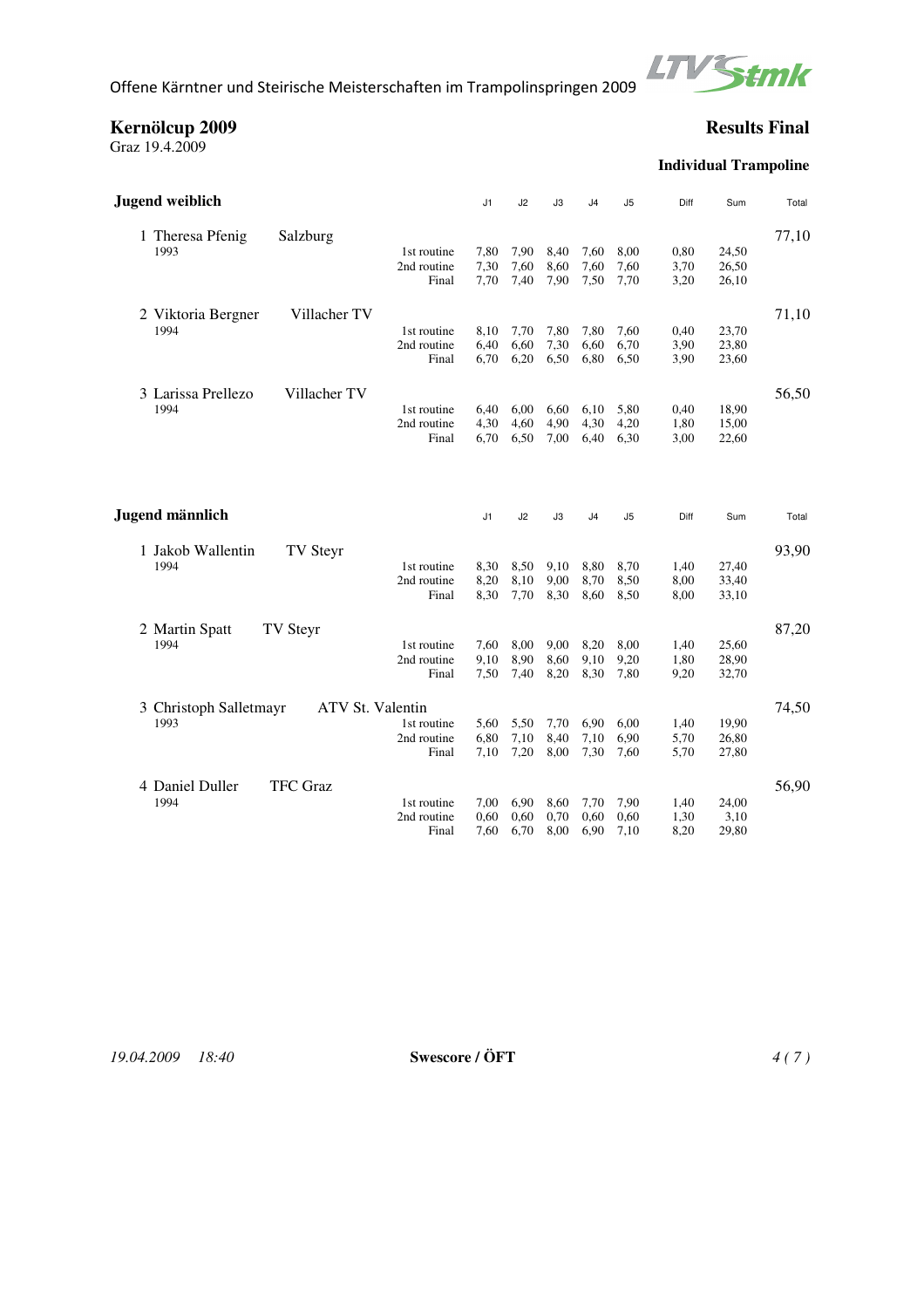

**Kernölcup 2009 Results Final**

Graz 19.4.2009

**Individual Trampoline**

| AK weiblich                               | J1   | J <sub>2</sub> | J3             | J4   | J5   | Diff | Sum   | Total |
|-------------------------------------------|------|----------------|----------------|------|------|------|-------|-------|
| <b>TFC</b> Graz<br>1 Pia Zottmann         |      |                |                |      |      |      |       | 75,30 |
| 1991<br>1st routine                       | 7,50 | 7,10           | 8,10           | 8,00 | 7,70 | 2,20 | 25,40 |       |
| 2nd routine                               | 4,80 | 4,90           | 5,40           | 5,10 | 5,00 | 5,30 | 20,30 |       |
| Final                                     | 7,50 | 7,00           | 7,50           | 7,80 | 7,30 | 7,30 | 29,60 |       |
| 2 Juliana Thalmeier<br><b>TFC</b> Graz    |      |                |                |      |      |      |       | 74,70 |
| 1988<br>1st routine                       | 6,70 | 6,90           | 7,50           | 7,70 | 7,60 | 0,70 | 22,70 |       |
| 2nd routine                               | 6,00 | 6,00           | 7,30           | 7,00 | 6,20 | 6,00 | 25,20 |       |
| Final                                     | 6,40 | 6,80           | 7,10           | 6,80 | 6,90 | 6,30 | 26,80 |       |
| 3 Cornelia Ratzenhofer<br><b>TFC</b> Graz |      |                |                |      |      |      |       | 72,40 |
| 1982<br>1st routine                       | 6,70 | 6,70           | 7,70           | 7,50 | 7,00 | 0,70 | 21,90 |       |
| 2nd routine                               | 6,70 | 6,50           | 7,40           | 7,10 | 7,30 | 4,20 | 25,30 |       |
| Final                                     | 6,90 | 6,70           | 7,50           | 7,10 | 7,00 | 4,20 | 25,20 |       |
| Sportunion West Wien<br>4 Tina Dangl      |      |                |                |      |      |      |       | 70,20 |
| 1986<br>1st routine                       | 8,10 | 7,20           | 7,10           | 8,20 | 7,60 | 0,20 | 23,10 |       |
| 2nd routine                               | 7,70 | 6,80           | 7,60           | 6,90 | 7,10 | 1,80 | 23,40 |       |
| Final                                     | 7,90 | 7,20           | 7,10           | 7,60 | 7,00 | 1,80 | 23,70 |       |
|                                           |      |                |                |      |      |      |       |       |
| AK männlich                               | J1   | J2             | J3             | J4   | J5   | Diff | Sum   | Total |
| 1 Dieter Hayn<br><b>TFC</b> Graz          |      |                |                |      |      |      |       | 88,60 |
| 1976<br>1st routine                       | 7,40 | 8,20           | 9,00           | 8,40 | 8,00 | 1,80 | 26,40 |       |
| 2nd routine                               | 7,40 | 8,00           | 8,20           | 8,10 | 8,10 | 7,00 | 31,20 |       |
| Final                                     | 7,50 | 7,70           | 8,60           | 7.90 | 8.10 | 7,30 | 31,00 |       |
| 2 Michael Trenner<br><b>TFC</b> Graz      |      |                |                |      |      |      |       | 88,30 |
| 1981<br>1st routine                       | 7,50 | 8,10           | 8,40           | 8,60 | 8,50 | 1,40 | 26,40 |       |
| 2nd routine                               | 7,30 | 7,30           | 7,60           | 8,40 | 8,00 | 8,20 | 31,10 |       |
| Final                                     | 7,20 | 7,10           | 8,40           | 7,70 | 7,70 | 8,20 | 30,80 |       |
| <b>TFC</b> Graz<br>3 Volker Ziegler       |      |                |                |      |      |      |       | 85,40 |
| 1979<br>1st routine                       | 7,40 |                | 6,70 8,50 8,40 |      | 7.40 | 1,80 | 25,00 |       |

*19.04.2009 18:40* **Swescore / ÖFT** *5 ( 7 )* 

1st routine 7,40 6,70 8,50 8,40 7,40 1,80 25,00<br>2nd routine 7.10 7.00 7.70 7.70 7.60 7.60 30.00 2nd routine 7,10 7,00 7,70 7,70 7,60 7,60 30,00 Final 7,30 7,20 8,60 7,70 7,40 8,00 30,40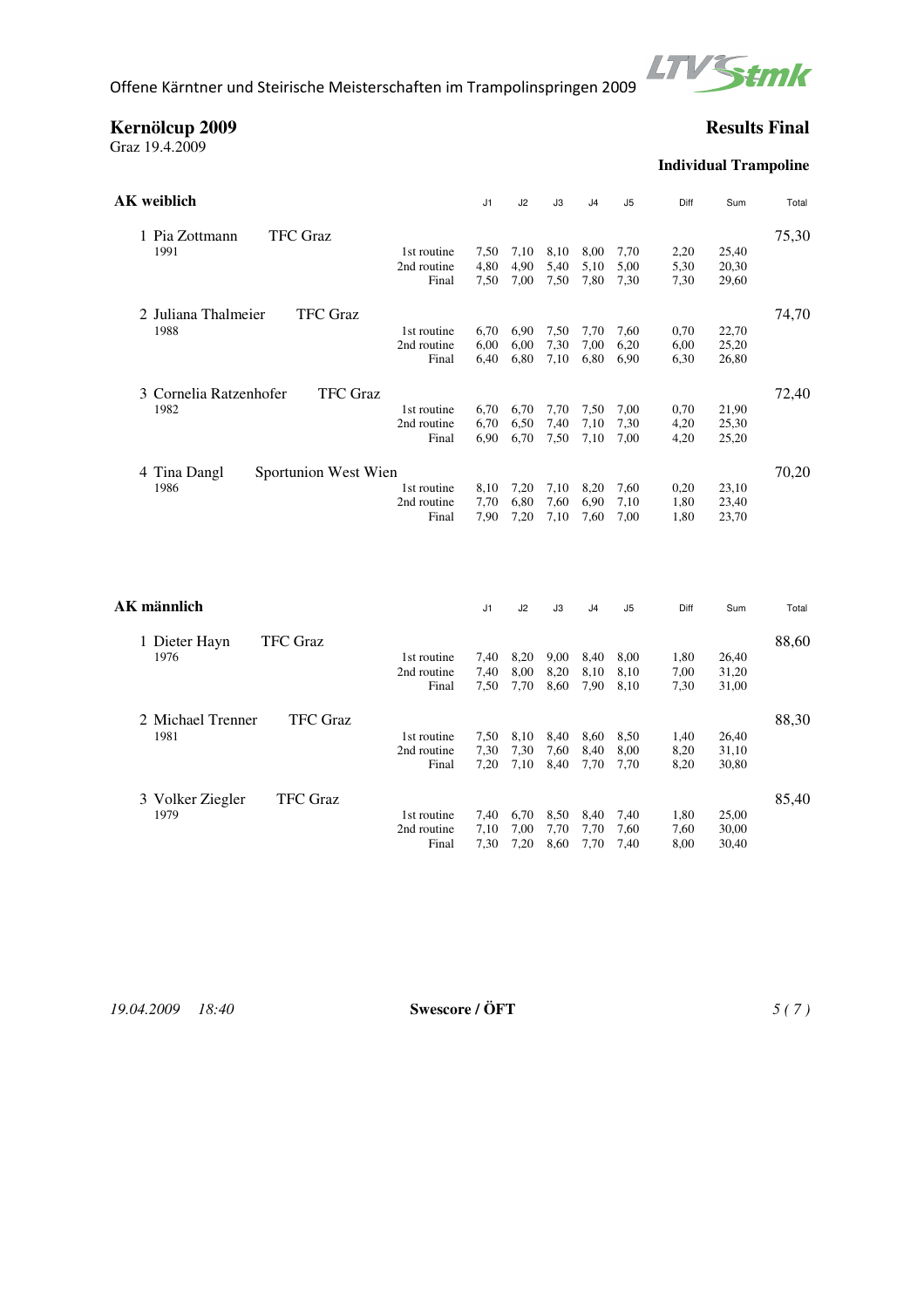

### **Kernölcup 2009 Results Final**

Graz 19.4.2009

# **Synchronized Trampoline**

| Weiblich                                                    |                                                       |                      | J1           | J2           | J3   | J4   | J8   | J9   | J10  | Diff | Sum   | Total  |
|-------------------------------------------------------------|-------------------------------------------------------|----------------------|--------------|--------------|------|------|------|------|------|------|-------|--------|
|                                                             |                                                       |                      |              |              |      |      |      |      |      |      |       |        |
|                                                             | 1 Juliana Thalmeier - Pia Zottmann<br><b>TFC</b> Graz |                      |              |              |      |      |      |      |      |      |       | 113,50 |
|                                                             | 1988 - 1991                                           | 1st routine          | 8,10         | 7,60         | 7,70 | 7,20 | 9,50 | 9,50 | 9,50 | 0.70 | 35,00 |        |
|                                                             |                                                       | 2nd routine          | 7,30         | 7,60         | 7,00 | 6,80 | 8,40 | 8,80 | 8,60 | 6,80 | 38,30 |        |
|                                                             |                                                       | Final                | 7,30         | 7,60         | 7,50 | 6,90 | 9,00 | 9,30 | 9,30 | 6,80 | 40,20 |        |
|                                                             | 2 Nadine Feichter - Victoria Bergner<br>Villacher TV  |                      |              |              |      |      |      |      |      |      |       |        |
|                                                             | 1996 - 1994                                           | 1st routine          | 7,40         | 7,20         | 8,20 | 7,40 | 8,10 | 8,80 | 8,10 | 0,40 | 31,40 |        |
|                                                             |                                                       | 2nd routine          | 7,40         | 7,50         | 7,90 | 7,60 | 8,40 | 8,50 | 8,90 | 1,80 | 33,90 |        |
|                                                             |                                                       | Final                | 7,50         | 7,30         | 7,70 | 6,90 | 8,60 | 8,70 | 8,50 | 1,80 | 33,80 |        |
|                                                             | 2 Flora Rajakowitsch - Anna-Lena Lienbacher           |                      |              | Villacher TV |      |      |      |      |      |      |       | 99,10  |
|                                                             | 1998 - 1997                                           | 1st routine          | 7,50         | 6,80         | 7,10 | 6,80 | 8,80 | 8,50 | 8,70 | 0,40 | 31,70 |        |
|                                                             |                                                       | 2nd routine          | 6,90         | 7,10         | 6,90 | 7,10 | 9,10 | 9,30 | 9,40 | 1,80 | 34,40 |        |
|                                                             |                                                       | Final                | 6,90         | 6,90         | 6,90 | 6,80 | 8,70 | 8,70 | 8,90 | 1,80 | 33,00 |        |
|                                                             | 4 Anna Wulz - Selina Hofer                            | Villacher TV         |              |              |      |      |      |      |      |      |       | 96,50  |
|                                                             | 1998 - 1997                                           | 1st routine          | 6,80         | 6,70         | 7,10 | 7,10 | 9,10 | 9,00 | 9,50 | 0,20 | 32,30 |        |
|                                                             |                                                       | 2nd routine          | 6,50         | 6,90         | 6,60 | 6,50 | 8,30 | 8,20 | 8,40 | 0,80 | 30,50 |        |
|                                                             |                                                       | Final                | 6,50         | 7,10         | 6,80 | 7,20 | 9,50 | 9,20 | 9,50 | 0,80 | 33,70 |        |
|                                                             | 5 Lena Weichselbaumer - Anja Wallentin                |                      | TV Steyr     |              |      |      |      |      |      |      |       | 94,40  |
|                                                             | 1998 - 1995                                           | 1st routine          | 7,80         | 7,30         | 7,80 | 7,40 | 9,50 | 9,40 | 9.20 | 0,40 | 34,40 |        |
|                                                             |                                                       | 2nd routine          | 8,20         | 7,40         | 8,30 | 7,30 | 8,30 | 9.10 | 9,00 | 1,80 | 35,40 |        |
|                                                             |                                                       | Final                | 5.90         | 5,30         | 5,40 | 5,00 | 6,20 | 6,40 | 6,70 | 1,10 | 24,60 |        |
|                                                             | 6 Magdalena Weger - Larissa Prellezo                  |                      | Villacher TV |              |      |      |      |      |      |      |       | 57,50  |
|                                                             | 1995 - 1994                                           | 1st routine          |              | 6,50 6,40    | 6,40 | 6,40 | 8,30 | 7,80 | 8,10 | 0,20 | 29,20 |        |
|                                                             |                                                       | 2nd routine<br>Final | 6.80         | 6,20         | 6,50 | 6,40 | 6,60 | 7,10 | 7,10 | 1,20 | 28,30 |        |
|                                                             | 7 Lisa Schiffbänker - Laura Wessely                   | <b>TFC</b> Graz      |              |              |      |      |      |      |      |      |       | 39,70  |
|                                                             | 1995 - 1996                                           | 1st routine          | 5,10         | 5,30         | 5,00 | 4,40 | 6.90 | 6,80 | 7,20 | 0,40 | 24,30 |        |
|                                                             |                                                       | 2nd routine          | 3,80         | 3,60         | 3,60 | 3,50 | 3,50 | 3,80 | 3,20 | 1,20 | 15,40 |        |
|                                                             |                                                       | Final                |              |              |      |      |      |      |      |      |       |        |
| Judges panel qualifying round<br><b>Judges panel finals</b> |                                                       |                      |              |              |      |      |      |      |      |      |       |        |
|                                                             |                                                       |                      |              |              |      |      |      |      |      |      |       |        |

*19.04.2009 18:41* **Swescore / ÖFT** *6 ( 7 )*